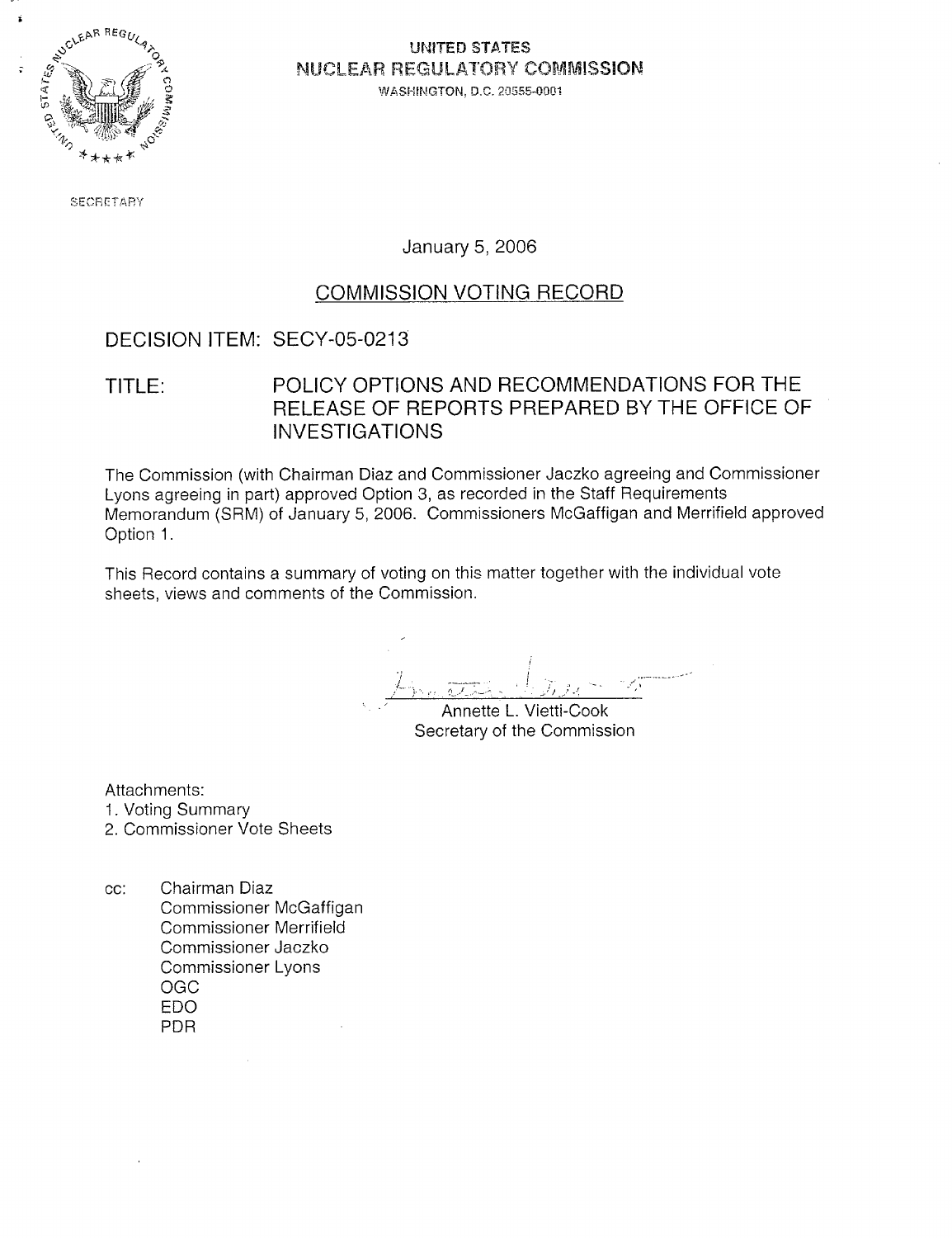### VOTING SUMMARY - SECY-05-0213

ä

### RECORDED VOTES

|                         |          | NOT<br>APRVD DISAPRVD ABSTAIN PARTICIP COMMENTS |    | DATE     |
|-------------------------|----------|-------------------------------------------------|----|----------|
| CHRM. DIAZ              | Χ        |                                                 | X. | 12/7/05  |
| COMR. McGAFFIGAN        | X        |                                                 | X. | 11/29/05 |
| <b>COMR. MERRIFIELD</b> | $\times$ |                                                 | X. | 12/8/05  |
| COMR. JACZKO            | X        |                                                 | X. | 11/28/05 |
| COMR. LYONS             | Χ        |                                                 | Χ  | 12/8/05  |

### COMMENT RESOLUTION

In their vote sheets, Chairman Diaz and Commissioner Jaczko approved Option 3 and Commissioner Lyons approved Option 3 in part. Commissioners McGaffigan and Merrifield approved Option 1. Subsequently, the comments of the Commission were incorporated into the guidance to staff as reflected in the SRM issued on January 5, 2006.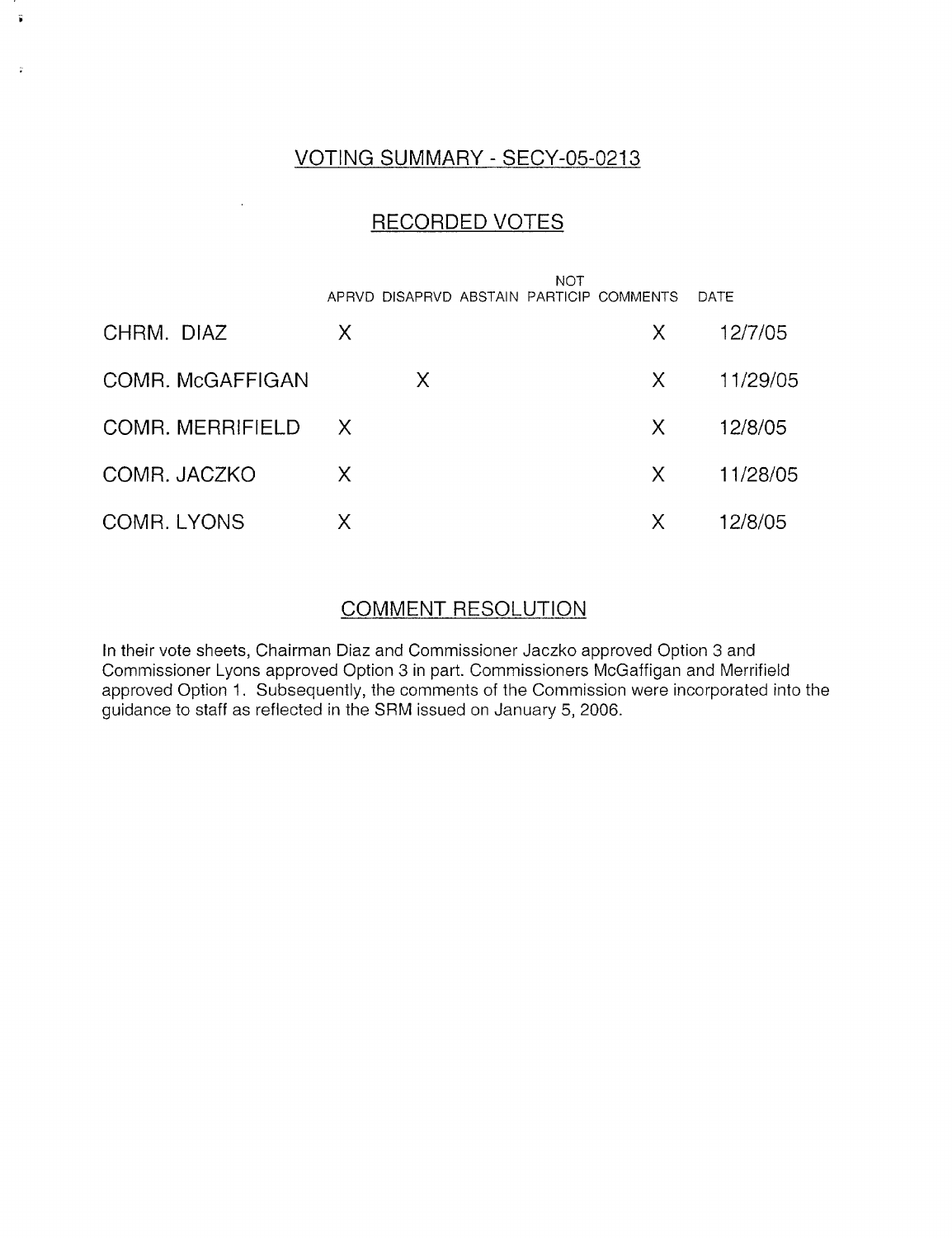## RESPONSE SHEET

- TO: Annette Vietti-Cook, Secretary
- FROM: CHAIRMAN DIAZ
- SUBJECT: SECY-05-0213 POLICY OPTIONS AND RECOMMENDATIONS FOR THE RELEASE OF REPORTS PREPARED BY THE OFFICE OF INVESTIGATIONS

Approved  $X X$  Disapproved \_\_\_\_\_\_ Abstair w / Comments Not Participating

COMMENTS:

See attached comments.

 $SIC$ 

DATE

Entered on "STARS" Yes  $1/$  No  $1/$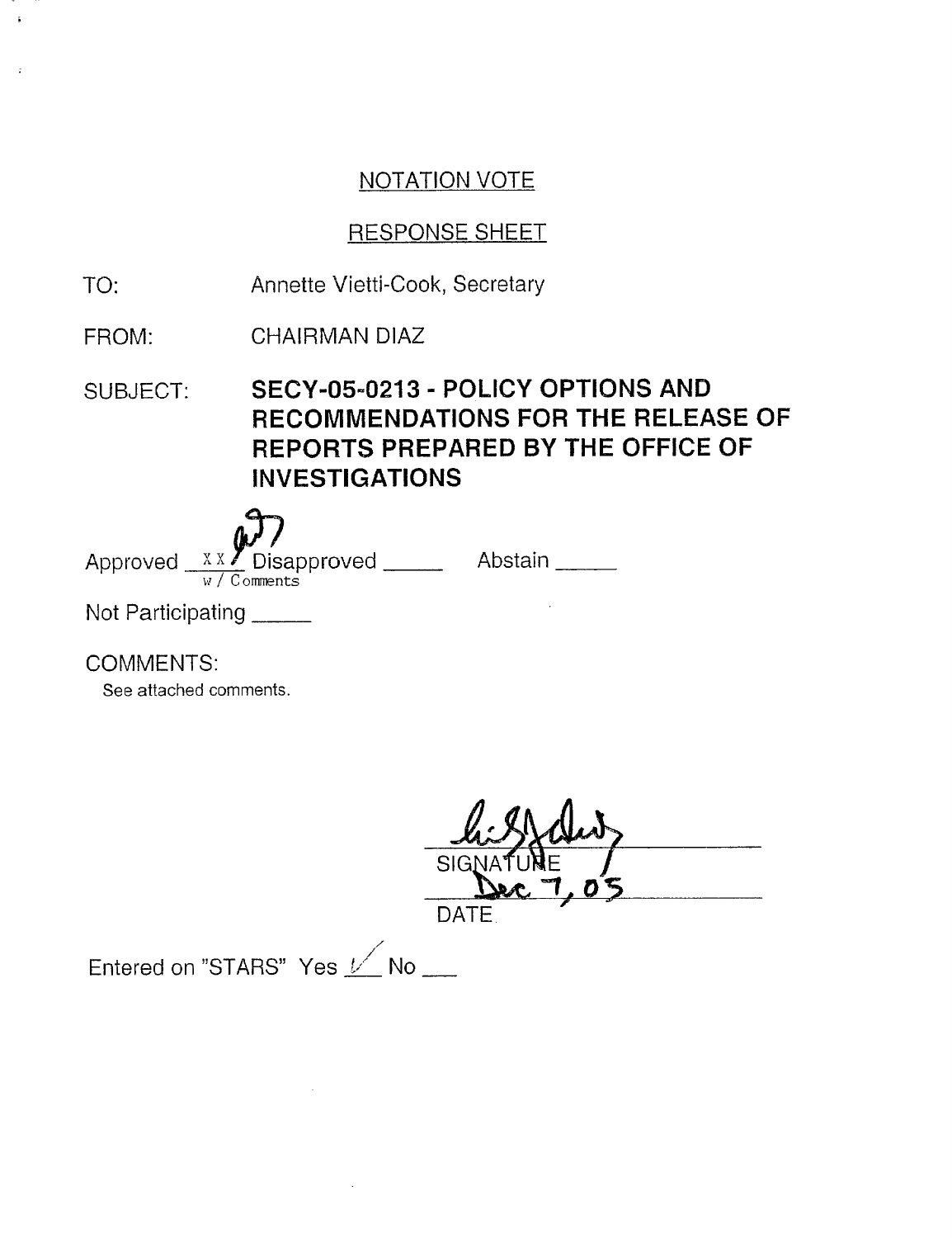#### **Chairman Diaz' Comments on SECY-05-0213**

I approve of the staff's recommendation outlined as Option 3. I agree with the staff's assessment that there is not a compelling reason to change the current practice of providing reasonably detailed summaries of 01 investigative reports in wrongdoing cases and providing redacted 01 reports for cases involving discrimination. The staff has provided reasonable grounds for the different approach to discrimination cases, including consideration of the impact on allegers and third-party witnesses. The NRC must ensure an appropriate level of openness in wrongdoing investigations, also ensuring that nuclear industry employees work in an environment in which they feel free to raise safety concerns. I believe the current practice appropriately achieves these objectives.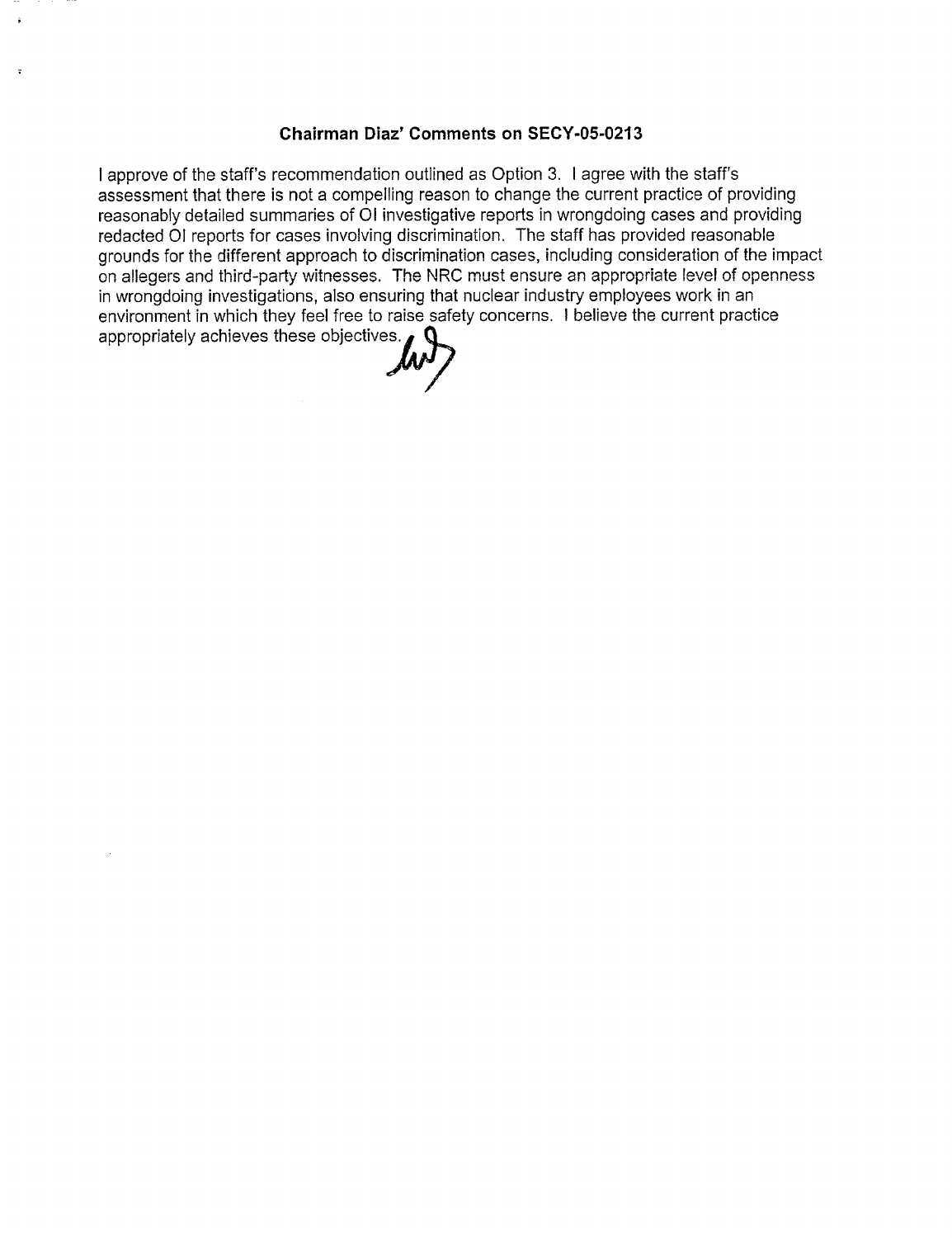### RESPONSE SHEET

TO: Annette Vietti-Cook, Secretary

FROM: COMMISSIONER MCGAFFIGAN

SUBJECT: SECY-05-0213 - POLICY OPTIONS AND RECOMMENDATIONS FOR THE RELEASE OF REPORTS PREPARED BY THE OFFICE OF INVESTIGATIONS

| Approved $\_\_\_\_\$ Disapproved $\chi\_\_\_\_\$<br>Abstain |
|-------------------------------------------------------------|
| Not Participating                                           |
| S. I oppove Ogte Instead of Ogten 3. See<br>COMMENTS:       |
| <b>SIGMATURE</b><br>DATE                                    |

Entered on "STARS" Yes X No \_\_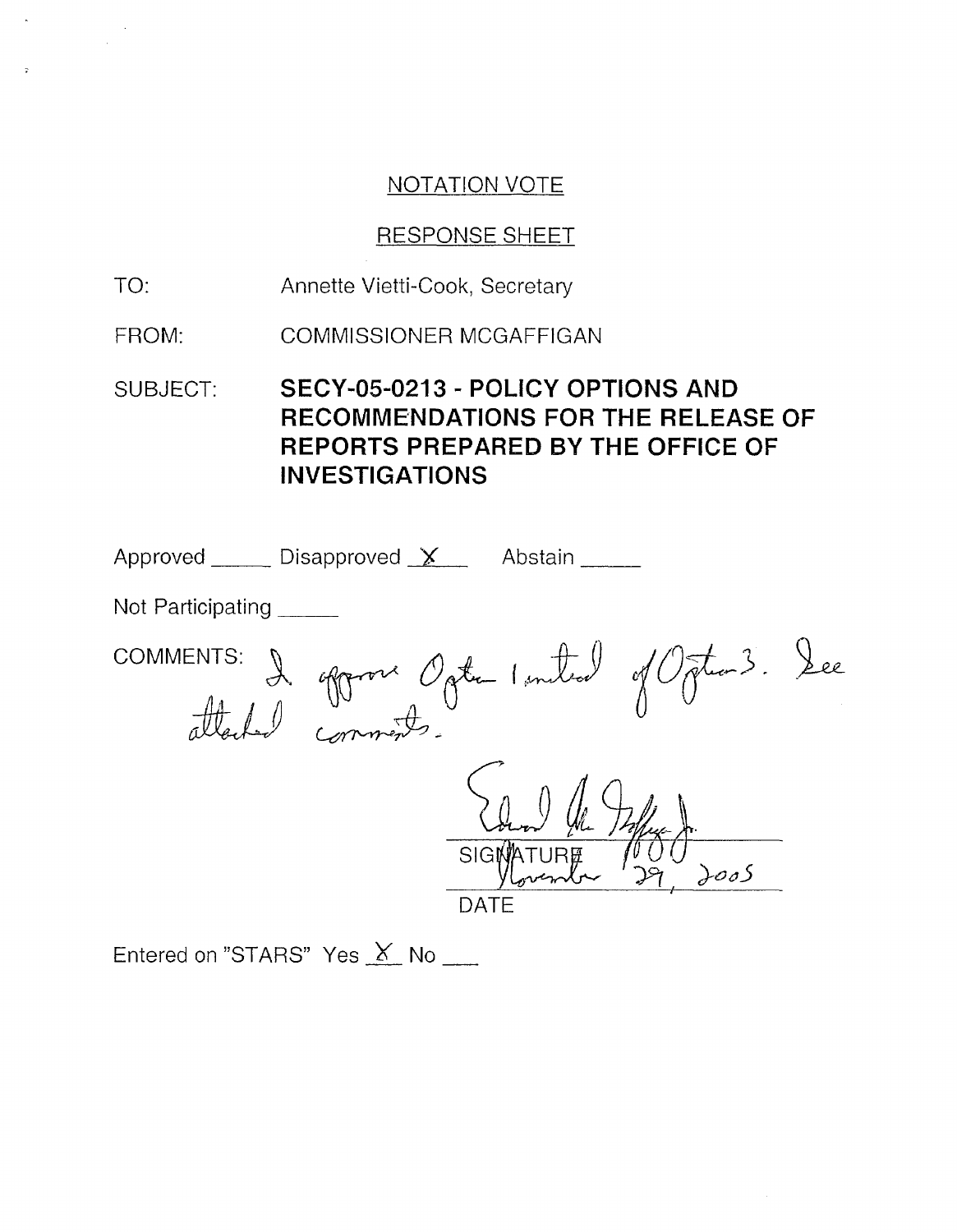#### Commissioner McGaffigan's Comments on SECY-05-0213

I approve Option 1. Specifically, the NRC policy should be that all 01 reports, with appropriate redactions and without the supporting documentation, and after OGC review of the sufficiency of the evidence, should be provided to the participants before any predecisional enforcement conference (PEC).

The arguments offered in SECY-05-0213 in support of the staff's recommendation to continue to restrict and retard the release of 0l reports are essentially repeats (in at least some cases word-for-word) of the same arguments presented in the Discrimination Task Group (DTG) Report (April 2002), which was an attachment to SECY-02-0166. The DTG was absolutely unpersuaded by those same arguments then, as was the Commission in accepting the DTG recommendation in Item #8 of the associated SRM:

The Commission approved the DTG's recommendation that the OI report, with appropriate redactions and without the supporting documentation, and after OGC review of the sufficiency of the evidence, should be provided to the participants before the predecisional enforcement conference. Release should be limited to the 01 report while the staff explores ways to gain efficiencies in redacting information from supporting documentation. OGC's legal sufficiency review should be performed after 01 completes its report, prior to its public release.

I accept that the DTG was primarily focused on discrimination cases, but a broad reading of the above SRM language does not appear to support the staff's current bifurcated practice of voluntarily releasing 01 reports only in discrimination cases. In any case, the "two-track" system should cease and the above Commission position should be extended to encompass all cases involving an 01 report. Those same documents, with appropriate redactions, would always be released shortly thereafter in compliance with the Freedom of Information Act (FOIA). Those same documents with similar redactions would always be released to a litigant contesting an enforcement action before the Atomic Safety and Licensing Board Panel. I remain unconvinced that any delay in releasing evidence that could facilitate a fuller discussion at the PECs achieves anything other than delay itself. In particular, Option 3 would provide **no** additional protection to allegers, whistleblowers, and/or witnesses than would Option 1.

I found several of the "two-track" arguments attributed to stakeholders to be worthy of specific rebuttal. First, the staff appears to credit that early release of the 01 reports could facilitate reprisals or the provision of false information to the NRC during the PEC. Second, the staff cautioned that more 01 reports redacted will result in more staff resources expended. In the first case, it remains the responsibility of the licensee to maintain a safety conscious work environment and the duty of the NRC to be both open and vigilant completely irrespective of precisely just when FOIA-covered documents are released. Whatever certain stakeholders' expectations may be, the Commission's expectations are and always have been that any such deeds will be met, pursued, and prosecuted to the fullest extent permitted by law. As for the second argument, the timing of the redaction (before the predecisional enforcement conference versus later under FOIA or Part 2 discovery procedures) should have a calculably zero effect on resources, while the preparation of the staff's recommended detailed summaries, followed by later redaction efforts (under FOIA or Part 2 discovery procedures), would always require more resources than simply performing the redactions and not creating the detailed summaries in the first place.

 $\frac{1}{2}$  ii/pg/05

 $\frac{1}{2}$ **H**  $\frac{1}{2}$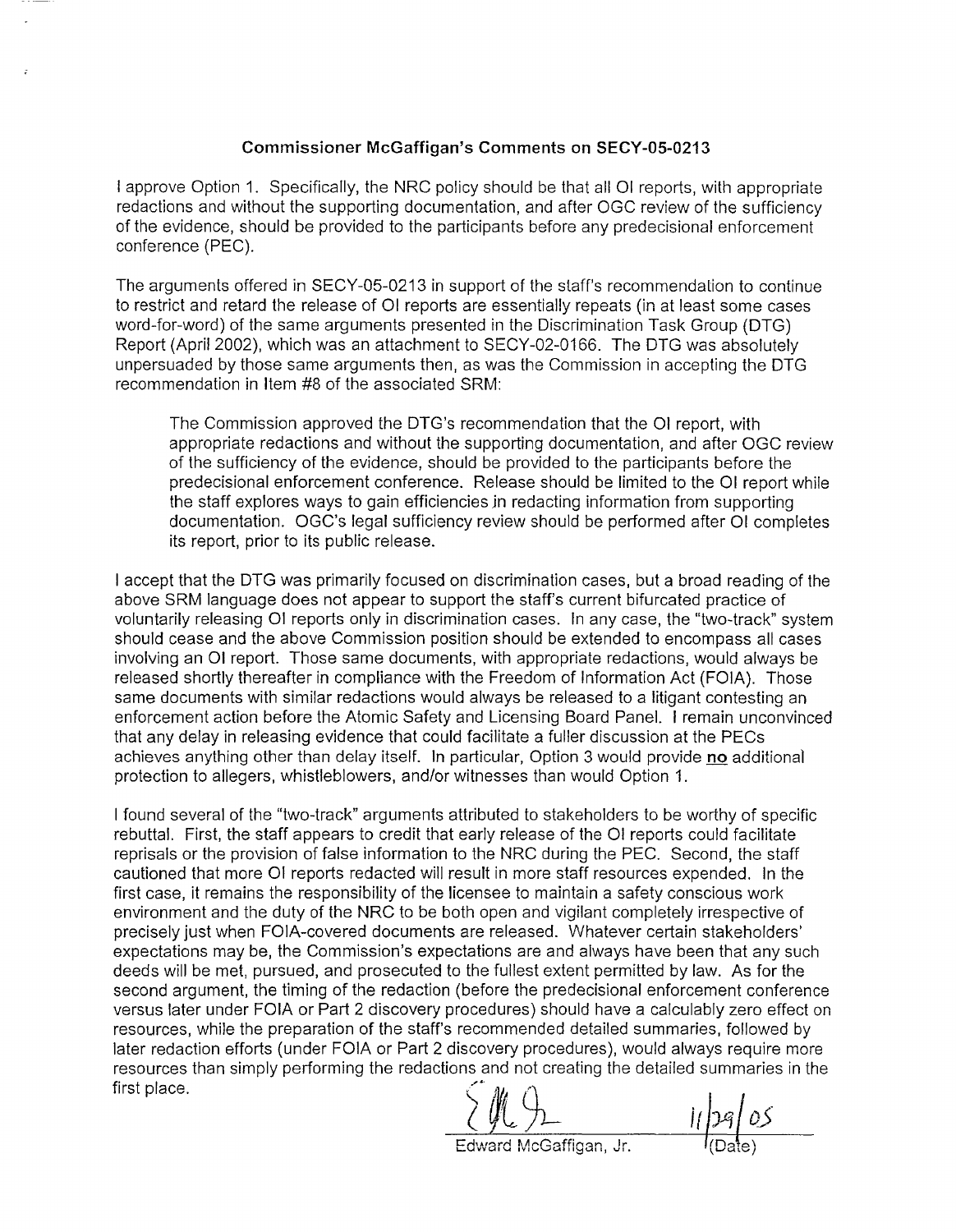# RESPONSE SHEET

- TO: Annette Vietti-Cook, Secretary
- FROM: COMMISSIONER MERRIFIELD

SUBJECT: SECY-05-0213 - POLICY OPTIONS AND RECOMMENDATIONS FOR THE RELEASE OF REPORTS PREPARED BY THE OFFICE OF INVESTIGATIONS

| Approved / Disapproved _______ Abstain ______                               |
|-----------------------------------------------------------------------------|
| Not Participating                                                           |
| <b>COMMENTS:</b><br>I approve often 1, subject to<br>the attached comments. |
|                                                                             |
| SIGNATU                                                                     |
|                                                                             |
| Entered on "STARS" Yes Mo                                                   |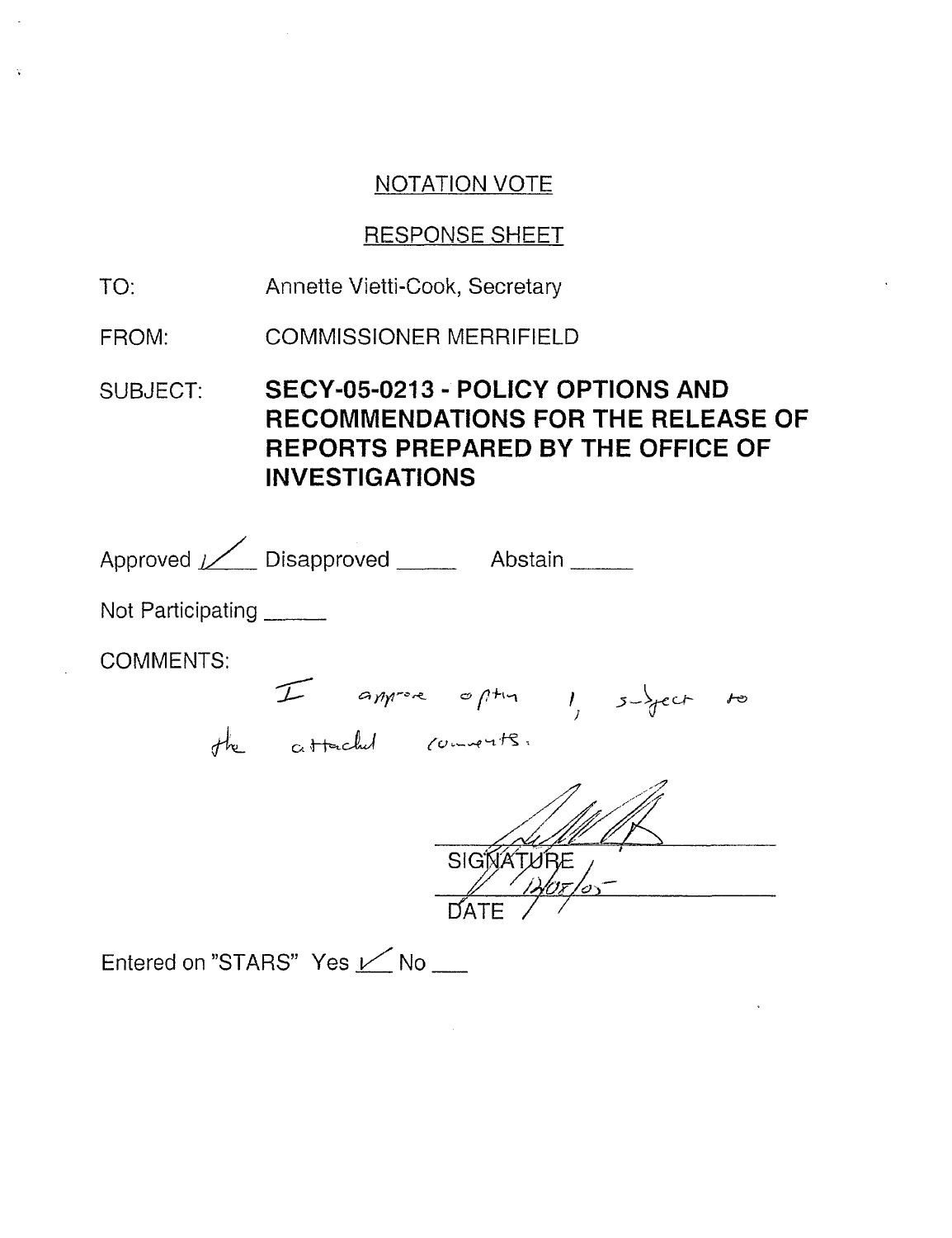#### Commissioner Merrifield's Comments on SECY-05-0213

I approve the approach outlined in Option 1, which would allow release of redacted 01 reports for the purpose of preparing for predecisional enforcement conferences, regardless of whether the case involves discrimination. I strongly believe that this issue had already been voted on by the Commission in SECY-02-0166 and was resolved in favor of release of redacted 01 reports in all cases. I have significant concerns that this issue is before us again, indicating a severe misinterpretation of the Commission's guidance in the SRM associated with SECY-02-0166.

Like Commissioner McGaffigan, I remain unpersuaded by the arguments offered in opposition to release of 01 reports in all wrongdoing cases. I believe that the Commission's interests are better served by allowing informed discussions to take place at the predecisional enforcement conference stage resulting in the NRC staff making the most appropriate enforcement decision possible. I would expect that the Office of Enforcement, Office of Investigations, and Office of the General Counsel will work collaboratively to establish an efficient process for the redaction and review of OI reports in order to minimize any resource impacts on their respective offices.

e/a/i

 $12\sqrt{z/\sigma}$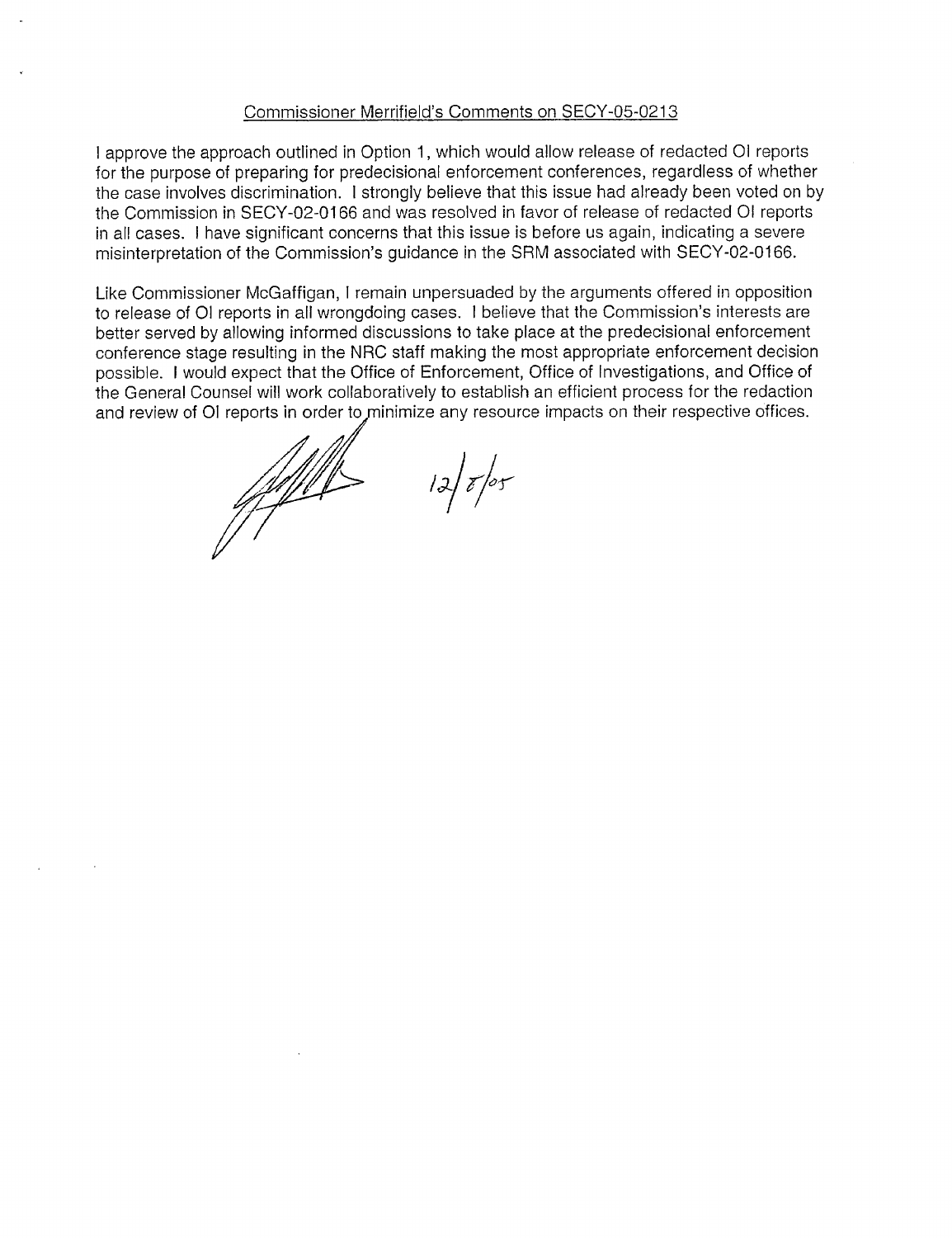# RESPONSE SHEET

- TO: Annette Vietti-Cook, Secretary
- FROM: COMMISSIONER JACZKO
- SUBJECT: SECY-05-0213 POLICY OPTIONS AND RECOMMENDATIONS FOR THE RELEASE OF REPORTS PREPARED BY THE OFFICE OF INVESTIGATIONS

Approved \_\_<sup>x</sup>\_\_\_\_ Disapproved \_\_\_\_\_\_\_\_\_\_ Abstair

Not Participating

COMMENTS: See attached comments.

 $\frac{81}{\sqrt{12}}$ 

DATE

Entered on "STARS" Yes  $\times$  No \_\_\_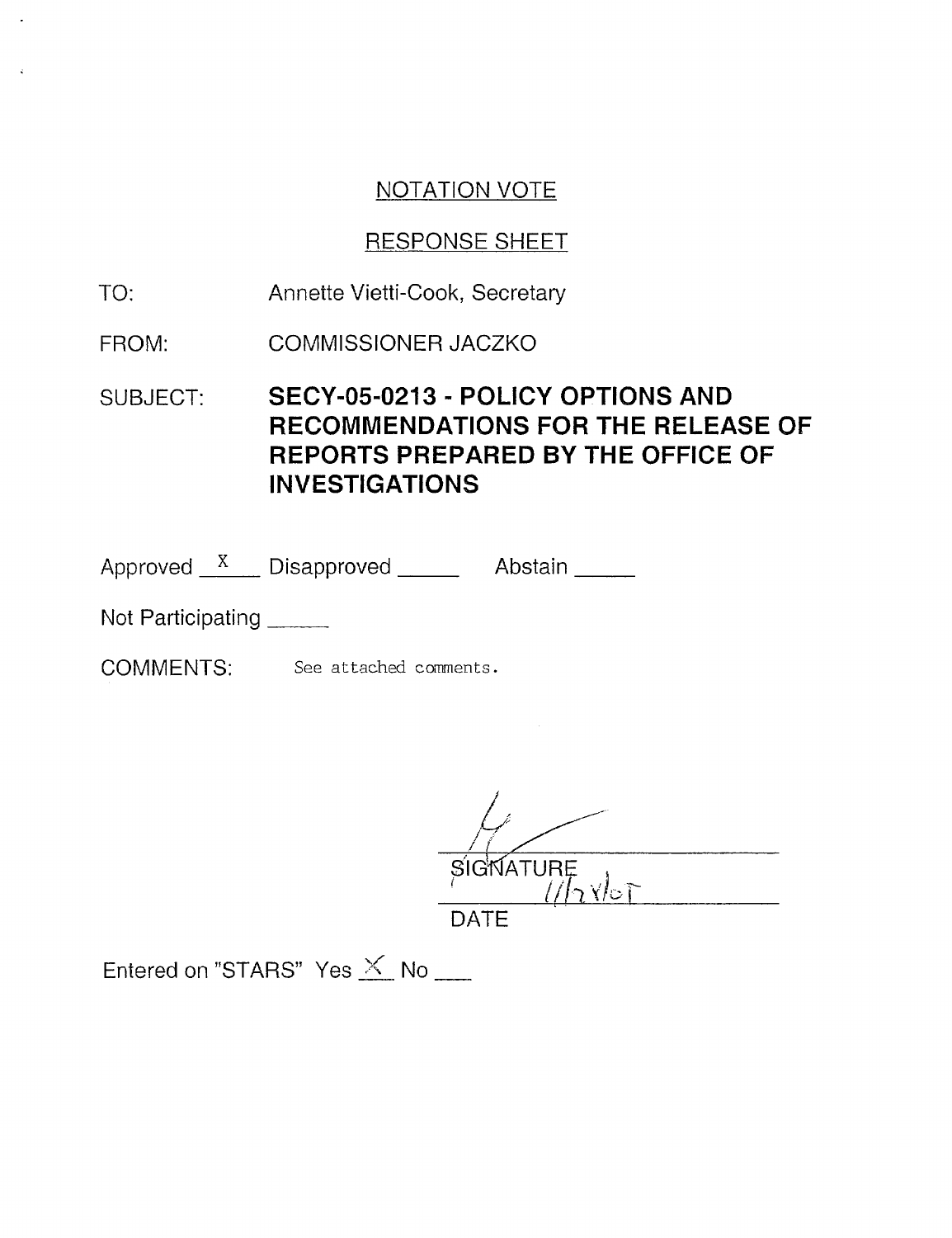### **Commissioner Jaczko's Comments on SECY-05-0213 Policy Options and Recommendations for the Release of Reports Prepared By the Office of Investigations**

I approve of the staff's recommendation outlined in option 3, which would continue the current policy of releasing redacted 01 reports for discrimination cases only. My support for the staff's efforts to protect the detailed information contained in the 01 reports in wrongdoing cases is based upon the compelling need for the agency to protect the identities of the allegers, whistleblowers, and witnesses who cooperate in an 01 investigation. Additionally, the agency has a legal basis for protecting much of this information prior to the final agency decision on the matter. Given this, and given that the factual summaries currently provided to the licensees prior to a pre-decisional enforcement conference in wrongdoing cases provide the licensees with sufficient detail to inform the conference participants of the circumstances of the apparent violation, I see no need to change the current policy.

The second option presented by the staff is a compromise option, allowing for the release of redacted 01 reports in wrongdoing cases where there is no longer a need or interest in protecting the identity of the witnesses. While this option would appear to alleviate concerns about protecting the identities of cooperating individuals, it would require the staff to make a judgment call on a case-by-case basis as to whether or not there is a need to protect the identity of the individuals cooperating in the 01 investigation. I believe this option would place the staff in the awkward position of having to speculate about whether this information is already known by the licensee. Moreover, I am concerned that a policy decision making this a case-by-case determination could discourage individuals from fully cooperating in 01 investigations for fear that their identity might not be protected. Given the importance of the NRC's enforcement and allegation programs, I am not comfortable supporting an option that could undermine these programs.

Gregory B. Jaczko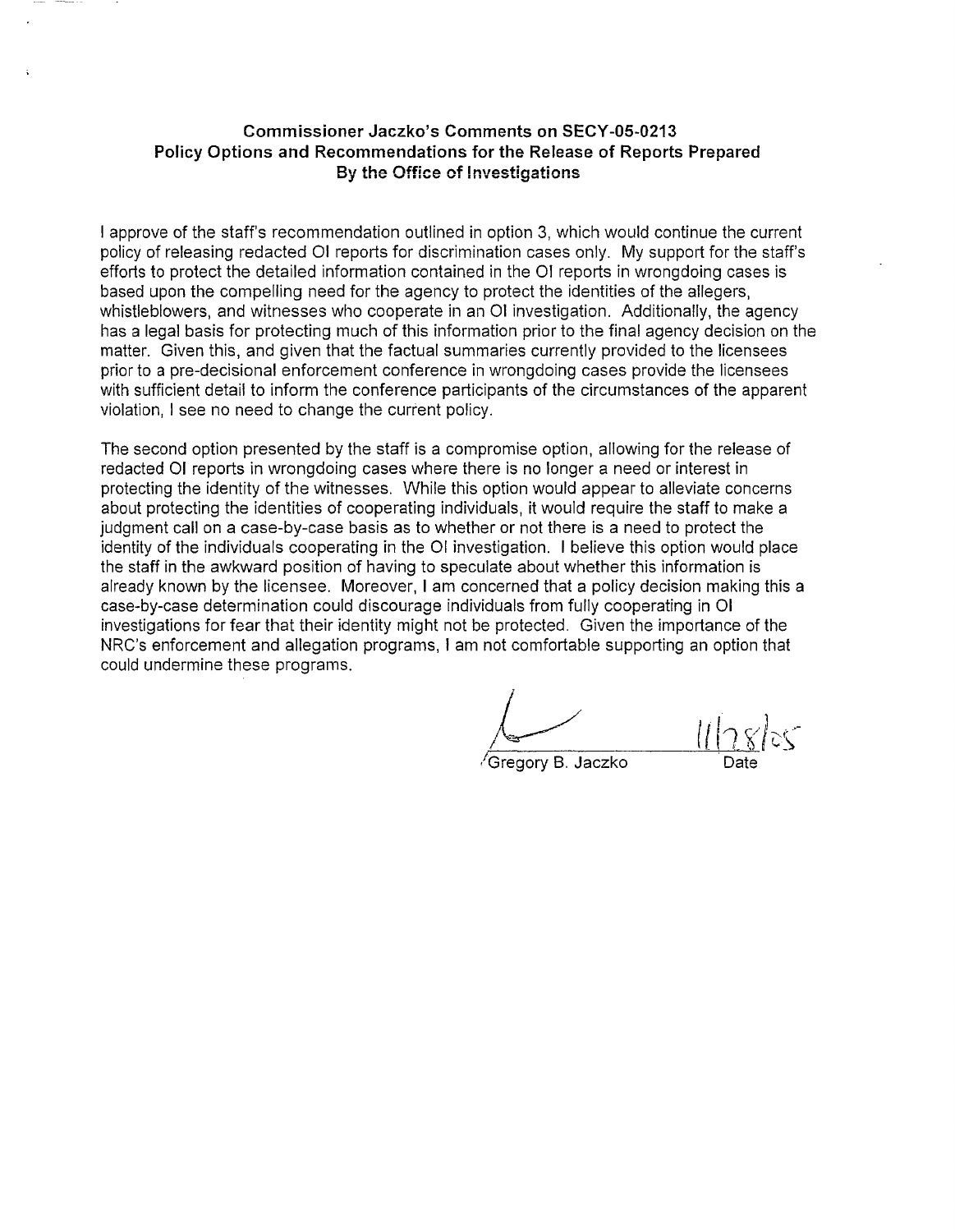# RESPONSE SHEET

- TO: Annette Vietti-Cook, Secretary
- FROM: COMMISSIONER LYONS
- SUBJECT: **SECY-05-0213 POLICY OPTIONS AND RECOMMENDATIONS FOR THE RELEASE OF REPORTS PREPARED BY THE OFFICE OF INVESTIGATIONS**

| in part, see comment. |  |                                        |  |         |  |
|-----------------------|--|----------------------------------------|--|---------|--|
|                       |  | Approved $\mathbf{\times}$ Disapproved |  | Abstain |  |

Not Participating

COMMENTS:

SIGNATUR DATE/ /

Entered on "STARS" Yes \_\_ No \_\_